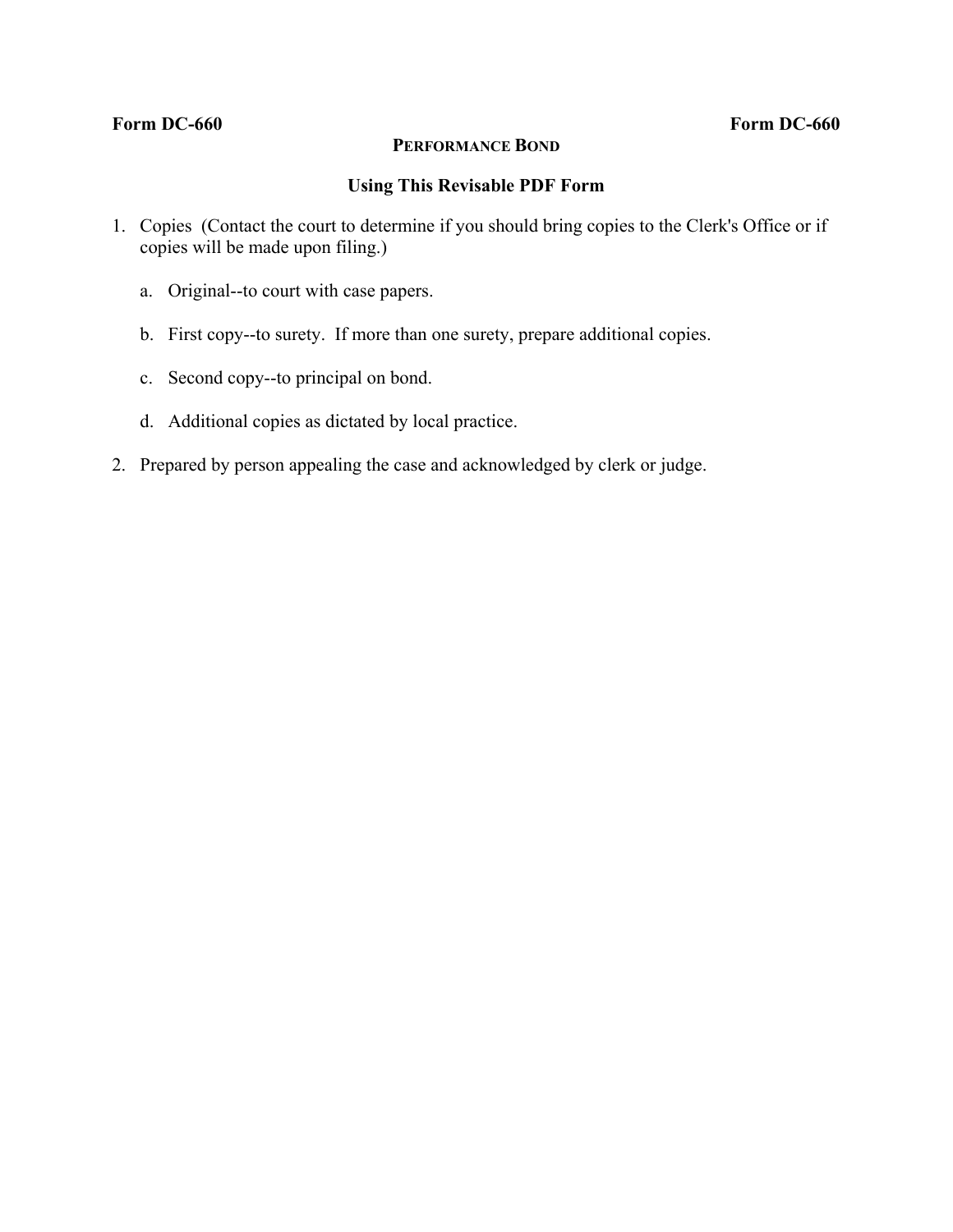### **Form DC-660 Form DC-660**

# **PERFORMANCE BOND**

### **Data Elements**

- 1. Court case number.
- 2. Name of city or county in which the court is located.
- 3. Check the type of court.
- 4. Name(s) of plaintiff(s)/petitioner(s).
- 5. Name(s) of defendant(s)/respondent(s).
- 6. Date of court order, judgment or decree requiring the performance of the action for which this bond is being posted.
- 7. Check and, if applicable, describe the type of action whose proper performance is to be secured by this bond.
- 8. Name(s) and address(es) of each principal on the bond.
- 9. Name(s) and address(es) of each surety on the bond or such surety's attorney-in-fact.
- 10. Name(s) of each person or entity for whose benefit the bond is being posted. In other words, the person to whom the bond would be paid if the performance is not done.
- 11. Amount of bond.
- 12. Check type of security pledged to secure the bond.
- 13. Name(s) of each person or entity whose performance is being secured by this bond.
- 14. Signature of each principal on the bond named in Data Element No. 8.
- 15. Signature of each surety named in Data Element No. 9. If a corporate surety, the attorney-in-fact should sign the name of the corporation and also sign as the authorized attorney-in-fact.

To be completed by person acknowledging the signature(s) of the principal(s) and/or surety(ies)

- 16. Name of state where acknowledgment is taken.
- 17. Check the type of locality and insert the name of the locality where the acknowledgment is taken.
- 18. Date on which the acknowledgment is taken.
- 19. Signature of person taking the acknowledgment. Check the appropriate title box below the signature line. If taken by a notary, also include the expiration date of the notary's commission.

For court use only

- 20. Date bond received by court.
- 21. If bond secured by cash deposit, insert court receipt number.
- 22. Date bond is disbursed or discharged.
- 23. Signature and title of person accepting bond for the court.